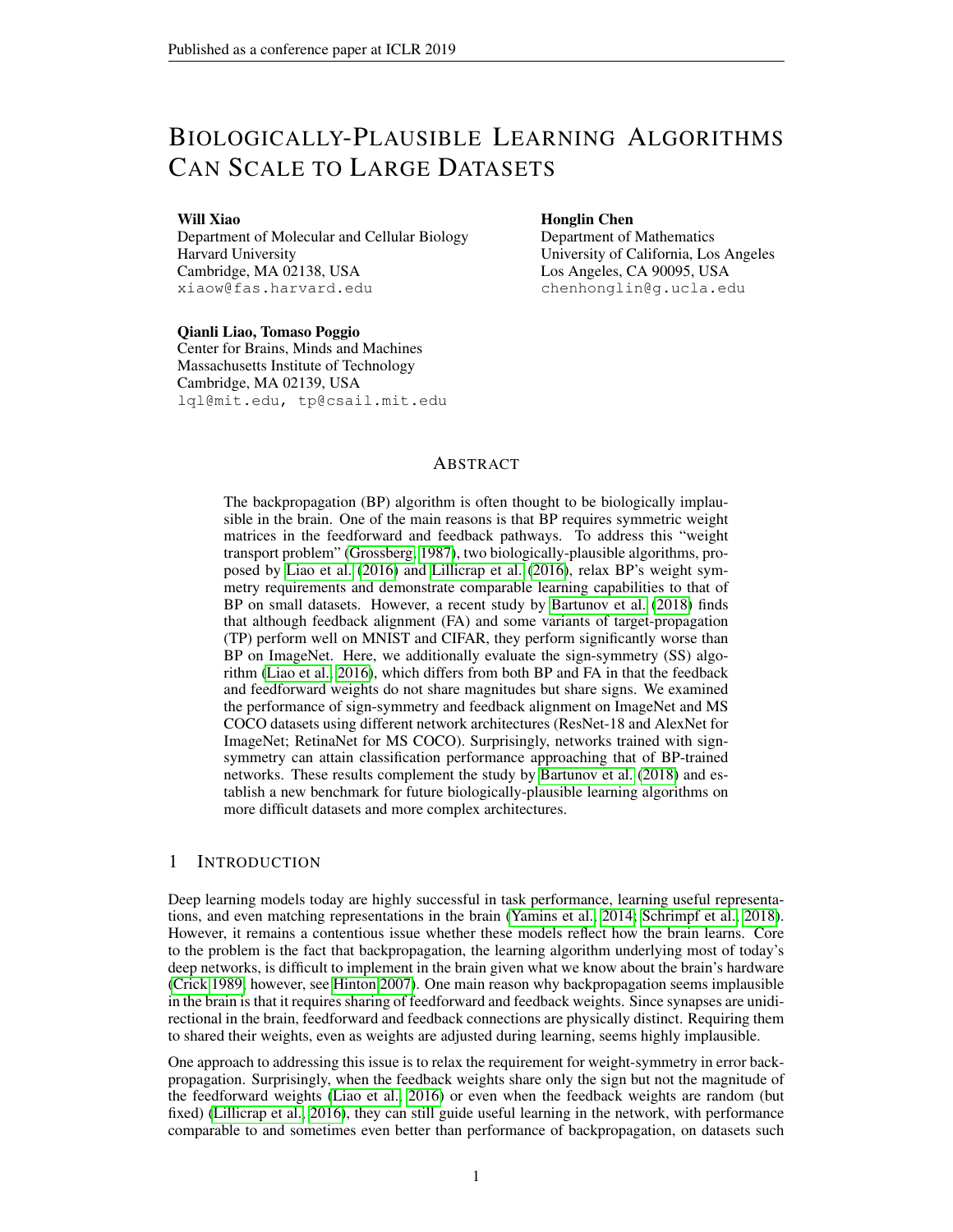as MNIST and CIFAR. Here, we refer to these two algorithms, respectively, as "sign-symmetry" and "feedback alignment." Since weight symmetry in backpropagation is required for accurately propagating the derivative of the loss function through layers, the success of asymmetric feedback algorithms indicates that learning can be supported even by inaccurate estimation of the error derivative. In feedback alignment, the authors propose that the feedforward weights learn to align with the random feedback weights, thereby allowing feedback to provide approximate yet useful learning signals [\(Lillicrap et al., 2016\)](#page-8-1).

However, a recent paper by [Bartunov et al.](#page-7-1) [\(2018\)](#page-7-1) finds that feedback alignment and a few other biologically-plausible algorithms, including variants of target propagation, do not generalize to larger and more difficult problems such as ImageNet [\(Deng et al., 2009\)](#page-7-4) and perform much worse than backpropagation. Nevertheless, the specific conditions Bartunov et al. tested are somewhat restrictive. They only tested locally-connected networks (i.e., weight sharing is not allowed among convolution filters at different spatial locations), a choice that is motivated by biological plausibility but in practice limits the size of the network (without weight sharing, each convolutional layer needs much more memory to store its weights), making it unclear whether poor performance was attributable solely to the algorithm, or to the algorithm on those architectures.<sup>[1](#page-1-0)</sup> Second, Bartunov et al. did not test sign-symmetry, which may be more powerful than feedback alignment since signsymmetric feedback weights may carry more information about the feedforward weights than the random feedback weights used in feedback alignment.

In this work, we re-examine the performance of sign-symmetry and feedback alignment on ImageNet and MS COCO datasets using standard ConvNet architectures (i.e., ResNet-18, AlexNet, and RetinaNet). We find that sign-symmetry can in fact train networks on both tasks, achieving similar performance to backpropagation on ImageNet and reasonable performance on MS COCO. In addition, we test the use of backpropagation exclusively in the last layer while otherwise using feedback alignment, hypothesizing that in the brain, the classifier layer may not be a fully-connected layer and may deliver the error signal through some other unspecified mechanism. Such partial feedback alignment can achieve better performance (relative to backpropagation) than in [Bartunov et al.](#page-7-1) [\(2018\)](#page-7-1). Taken together, these results extend previous findings and indicate that existing biologicallyplausible learning algorithms remain viable options both for training artificial neural networks and for modeling how learning can occur in the brain.

## 2 METHODS

Consider a layer in a feedforward neural network. Let  $x_i$  denote the input to the  $i<sup>th</sup>$  neuron in the layer and  $y_j$  the output of the  $j^{\text{th}}$  neuron. Let W denote the feedforward weight matrix and  $W_{ij}$  the connection between input  $x_i$  and output  $y_j$ . Let f denote the activation function. Then, Equation [1](#page-1-1) describes the computation in the feedforward step. Now, let  $B$  denote the feedback weight matrix and  $B_{ij}$  the feedback connection between output  $y_j$  and input  $x_i$ , and let  $f'$  denote the derivative of the activation function f. Given the objective function E, the error gradient  $\frac{\partial E}{\partial x_i}$  calculated in the feedback step is described by Equation [2.](#page-1-2)

$$
y_j = f(\sigma_j), \quad \sigma_j = \sum_i W_{ij} x_i \tag{1}
$$

<span id="page-1-2"></span><span id="page-1-1"></span>
$$
\frac{\partial E}{\partial x_i} = \sum_i B_{ij} f'(\sigma_j) \frac{\partial E}{\partial y_i} \tag{2}
$$

Standard backpropagation requires  $B = W$ . Sign-symmetry [\(Liao et al., 2016\)](#page-8-0) relaxes the above symmetry requirement by letting  $B = \text{sign}(W)$ , where  $\text{sign}(\cdot)$  is the (elementwise) sign function. Feedback alignment [\(Lillicrap et al., 2016\)](#page-8-1) uses a fixed random matrix as the feedback weight matrix B. Lillicrap et al. showed that through training, W is adjusted such that on average,  $e^T \overline{W} B e > 0$ , where **e** is the error in the network's output. This condition implies that the error correction signal Be lies within 90 $\degree$  of  $e^T W$ , the error calculated by standard backpropagation.

We implement both algorithms in PyTorch for convolutional and fully-connected layers and post the code at <https://github.com/willwx/sign-symmetry>.

<span id="page-1-0"></span><sup>&</sup>lt;sup>1</sup>Moreover, theoretical and experimental results of [Poggio et al.](#page-8-4) [\(2017\)](#page-8-4) suggest that weight-sharing is not the main reason for the good performance of ConvNets, at least when trained with backpropagation.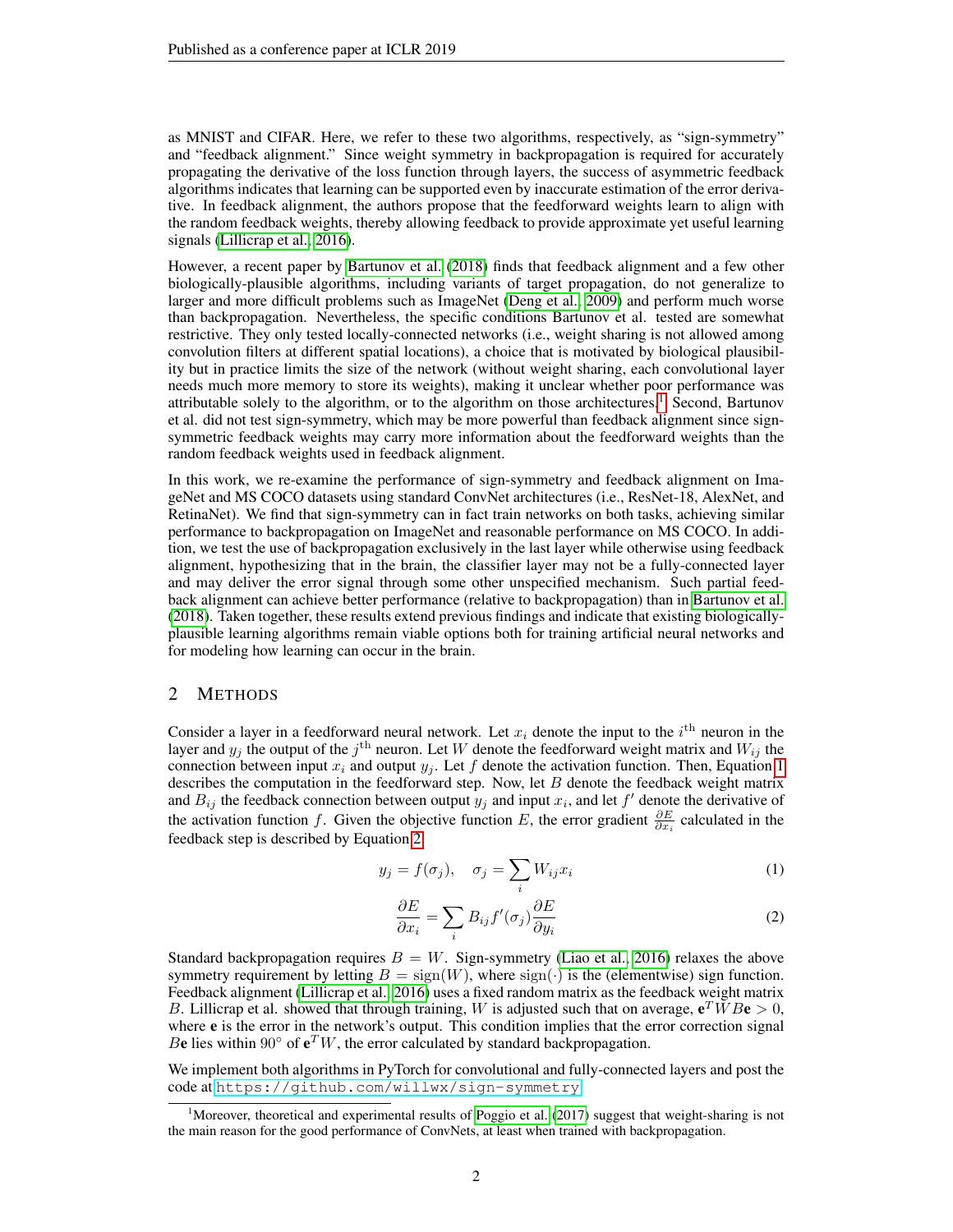# 3 RESULTS

#### 3.1 SIGN-SYMMETRY PERFORMS WELL ON IMAGENET

### TRAINING DETAILS

We trained ResNet-18 [\(He et al., 2016\)](#page-7-5) on ImageNet using 5 different training settings: 1) backpropagation; 2) sign-symmetry for convolutional layers and backpropagation for the last, fully-connected layer; 3) sign-symmetry for all (convolutional and fully-connected) layers; 4) feedback alignment for convolutional layers and backpropagation for the fully-connected layer; and 5) feedback alignment for all (convolutional and fully-connected) layers. In sign-symmetry, at each backward step, feedback weights were taken as the signs of the feedforward weights, scaled by the same scale  $\lambda$  used to initialize that layer.<sup>[2](#page-2-0)</sup> In feedback alignment, feedback weights were initialized once at the beginning as random variables from the same distribution used to initialize that layer. For backpropagation, standard training parameters were used (SGD with learning rate 0.1, momentum 0.9, and weight decay  $10^{-4}$ ). For ResNet-18 with other learning algorithms, we used SGD with learning rate 0.05<sup>[3](#page-2-1)</sup>, while momentum and weight decay remain unchanged. For AlexNet with all learning algorithms, standard training parameters were used (SGD with learning rate 0.01, momentum 0.9, and weight decay  $5 \times 10^{-4}$ ). We used a version of AlexNet [\(Krizhevsky, 2014,](#page-7-6) as used in torchvision) which we slightly modified to add batch normalization (Ioffe  $&$  Szegedy, 2015) before every nonlinearity and consequently removed dropout. For all experiments, we used a batch size of 256, a learning rate decay of 10-fold every 10 epochs, and trained for 50 epochs.

#### **RESULTS**

<span id="page-2-2"></span>

Figure 1: a, Top-1 and b, top-5 validation error on ImageNet for ResNet-18 and AlexNet trained with different learning algorithms. Dashed lines, ResNet-18 reference performance [\(Johnson et al., 2016\)](#page-7-8). Sign-symmetry performed nearly as well as backpropagation, while feedback alignment performed better than previously reported when backpropagation was used to train the last layer.

In all cases, the network was able to learn (Figure [1,](#page-2-2) Table [1\)](#page-3-0). Remarkably, sign-symmetry only slightly underperformed backpropagation in this benchmark large dataset, despite the fact that signsymmetry does not accurately propagate either the magnitude or the sign of the error gradient. Hence, this result is not predicted by the performance of signSGD [\(Bernstein et al., 2018\)](#page-7-9), where weight updates use the sign of the gradients, but gradients are still calculate accurately; or XNOR-Net [\(Rastegari et al., 2016\)](#page-8-5), where both feedforward and feedback weights are binary but symmetrical, so error backpropagation is still accurate. An intuitive explanation for this performance is that the skip-connections in ResNet help prevent the degradation of the gradient being passed through many layers of sign-symmetric feedback. However, sign-symmetry also performed similarly well

<span id="page-2-0"></span><sup>&</sup>lt;sup>2</sup>For conv layers,  $\lambda =$  $\sqrt{2/(n_{\text{kernel width}} \cdot n_{\text{kernel height}} \cdot n_{\text{output channels}})}$ ; for fully-connected layers,  $\lambda = 1/\sqrt{n_{\text{output}}}$ . In this case, each entry in the feedback matrix has the same magnitude. We have also tested random fixed magnitudes and observe similar performance.

<span id="page-2-1"></span><sup>&</sup>lt;sup>3</sup> Selected as the best from (0.1, 0.05, 0.01, 0.001, 0.0001)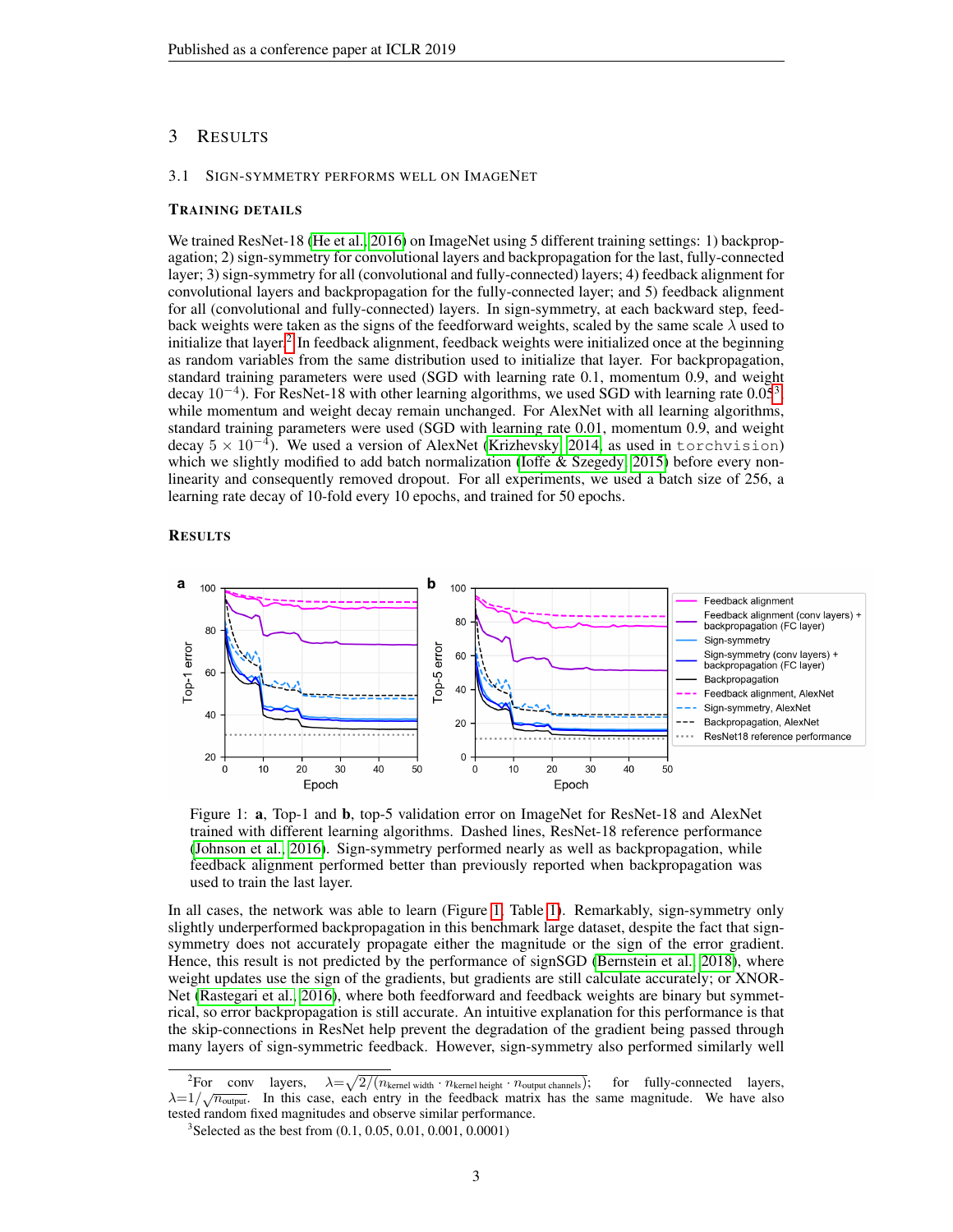| Architecture & Algorithm           | Top-1 Val Error, % | Top-5 Val Error, % |
|------------------------------------|--------------------|--------------------|
|                                    |                    |                    |
| ResNet-18, FA                      | 90.52              | 77.32              |
| $ResNet-18$ , $FA + last layer BP$ | 73.01              | 51.24              |
| ResNet-18, SS                      | 37.91              | 16.18              |
| ResNet-18, $SS$ + last layer BP    | 37.01              | 15.44              |
| ResNet-18, BP                      | 33.14              | 12.49              |
| AlexNet, FA                        | 93.45              | 83.29              |
| AlexNet, SS                        | 47.57              | 23.68              |
| AlexNet, BP                        | 49.15              | 25.01              |
|                                    |                    |                    |

<span id="page-3-0"></span>Table 1: ImageNet 1-crop validation accuracy of networks trained with different algorithms, all 50 epochs. BP: backpropagation; FA: feedback alignment; SS: sign-symmetry.

to backpropagation in a (modified) AlexNet architecture, which did not contain skip connections. Therefore, skip-connections alone do not explain the performance of sign-symmetry.

In addition, although its performance was considerably worse, feedback alignment was still able to guide better learning in the network than reported by [Bartunov et al.](#page-7-1) [\(2018,](#page-7-1) their Figure 3) if we use backpropagation in the last layer. This condition is not unreasonable since, in the brain, the classifier layer is likely not a soft-max classifier and may deliver error signals by a different mechanism. We also tested using backpropagation exclusively for the last layer in a network otherwise trained with sign-symmetry, but the effect on the performance was minimal. One possibility why sign-symmetry performed better than feedback alignment is that in sign-symmetry, the feedback weight always tracks the sign of the feedforward weight, which may reduce the burden on the feedforward weight to learn to align with the feedback weight.

Finally, in [Liao et al.](#page-8-0) [\(2016\)](#page-8-0), Batch-Manhattan (BM) SGD was proposed as a way to stabilize training with asymmetric feedback algorithms. In our experience, standard SGD consistently worked better than BM for sign-symmetry, but BM may improve results for feedback alignment. We have not comprehensively characterized the effects of BM since many factors like learning rate can affect the outcome. Future experiments are needed to draw stronger conclusions.

## 3.2 MICROSOFT COCO DATASET

Besides the ImageNet classification task, we examined the performance of sign-symmetry on the MS COCO object detection task. Object detection is more complex than classification and might therefore require more complicated network architecture in order to achieve high accuracy. Thus, in this experiment we assessed the effectiveness of sign-symmetry in training networks that were more complicated and difficult to optimize.

## TRAINING DETAILS

We trained the state-of-the-art object detection network RetinaNet proposed by [Lin et al.](#page-8-6) [\(2018\)](#page-8-6) on the COCO trainval35k split, which consists of 80k images from train and 35k random images from the 40k-image val set. RetinaNet comprises a ResNet-FPN backbone, a classification subnet, and a bounding box regressing subnet. The network was trained with three different training settings: 1) backpropagation for all layers; 2) backpropagation for the last layer in both subnets and sign-symmetry for rest of the layers; 3) backpropagation for the last layer in both subnets and feedback alignment for rest of the layers. We used a backbone ResNet-18 pretrained on ImageNet to initialize the network. In all the experiments, the network was trained with SGD with an initial learning rate of 0.01, momentum of 0.9, and weight decay of 0.0001. We trained the network for 40k iterations with 8 images in each minibatch. The learning rate was divided by 10 at iteration 20k.

## **RESULTS**

The results on COCO are similar to those on ImageNet, although the performance gap between SS and BP on COCO is slightly more prominent (Figure [2\)](#page-4-0). A number of factors could have potentially contributed to this result. We followed the Feature Pyramid Network (FPN) architecture design choices, optimizers, and hyperparameters reported by [Lin et al.](#page-8-6) [\(2018\)](#page-8-6); these choices are all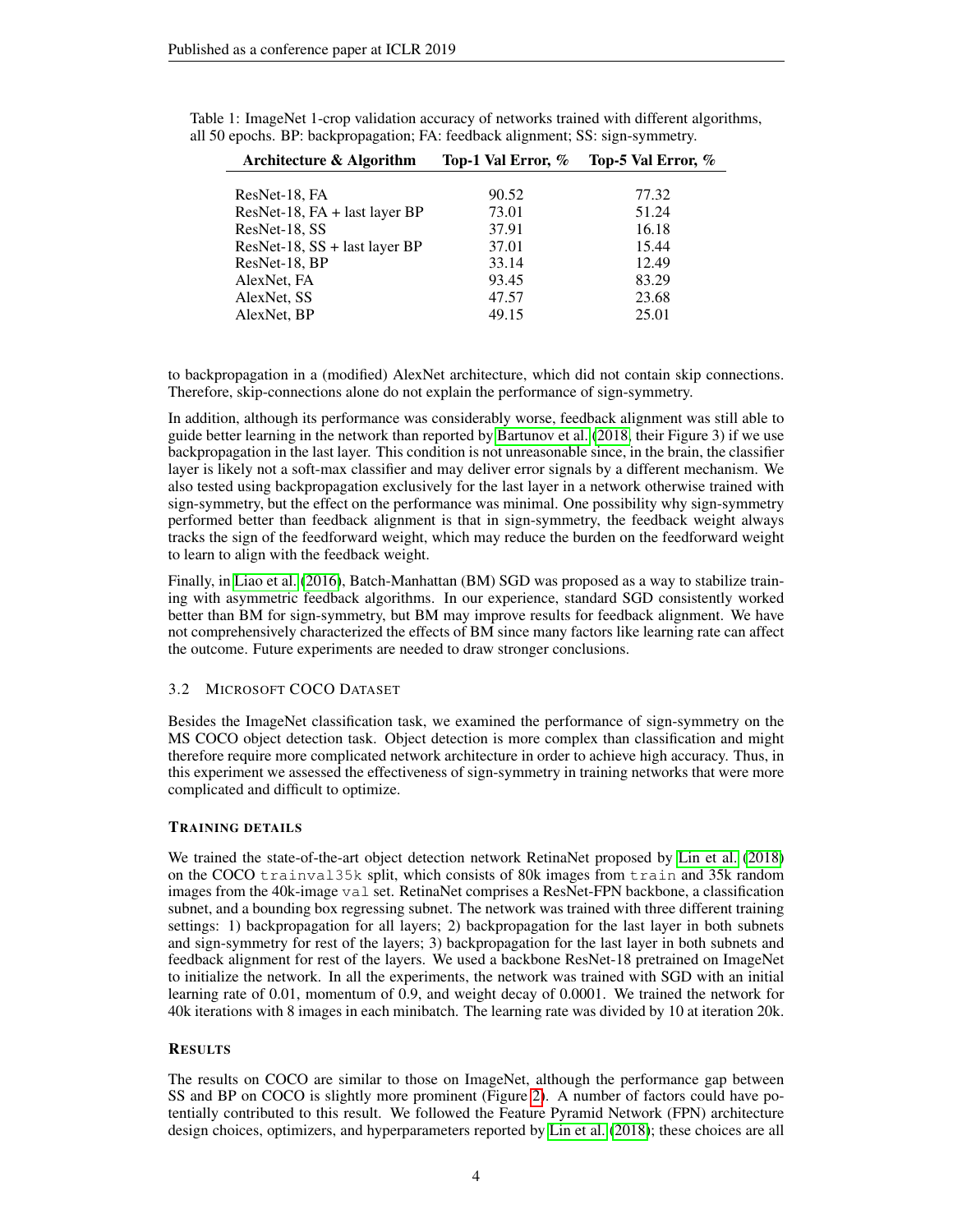optimized for use with backpropagation instead of sign-symmetry. Hence, the results here represent a lowerbound on the performance of sign-symmetry for training networks on the COCO dataset.

<span id="page-4-0"></span>

Figure 2: Training loss of RetinaNet on COCO dataset trained with 3 different settings: 1) backpropagation for all layers; 2) backpropagation for the last layer in both regression and classification subnets, and sign-symmetry for other layers; 3) backpropagation for the last layer in both subnets and feedback alignment for other layers. a, Object detection bounding box regression loss. b, Focal classification loss. c, Total loss.

## 4 DISCUSSION

## 4.1 COMPARING LEARNING IN SS, FA, AND BP

We ran a number of analyses to understand how sign-symmetry guides learning. [Lillicrap et al.](#page-8-1) [\(2016\)](#page-8-1) show that with feedback alignment, the alignment angles between feedforward and feedback weights gradually decrease because the feedforward weights learn to align with the feedback weights. We asked whether the same happens in sign-symmetry by computing alignment angles as in [Lillicrap et al.](#page-8-1) [\(2016\)](#page-8-1): For every pair of feedforward and feedback weight matrices, we flattened the matrices into vectors and computed the angle between the vectors. Interestingly, we found that during training, the alignment angles decreased for the last 3 layers but increased for the other lay-ers (Figure [3a](#page-5-0)). In comparison, in the backpropagation-trained network (where  $sign(W)$  was not used in any way), the analogous alignment angle between W and  $sign(W)$  increased for all layers. One possible explanation for the increasing trend is that as the training progresses, the feedforward weights tend to become sparse. Geometrically, this means that feedforward vectors become more aligned to the standard basis vectors and less aligned with the feedback weight vectors, which always lie on a diagonal by construction. This explanation is consistent with the similarly increasing trend of the average kurtosis of the feedforward weights (Figure [3b](#page-5-0)), which indicates that values of the weights became more dispersed during training.

Since the magnitudes of the feedforward weights were discarded when calculating the error gradients, we also looked at how sign-symmetry affected the size of the trained weights. Sign-symmetry and backpropagation resulted in weights with similar magnitudes (Figure [3c](#page-5-0)). More work is needed to elucidate how sign-symmetry guides efficient learning in the network.

#### 4.2 WHY DO OUR RESULTS DIFFER FROM PREVIOUS WORK?

Our results indicate that biologically-plausible learning algorithms, specifically sign-symmetry and feedback alignment, are able to learn on ImageNet. This finding seemingly conflicts with the findings by [Bartunov et al.](#page-7-1) [\(2018\)](#page-7-1). Why do we come to such different conclusions?

First, Bartunov et al. did not test sign-symmetry, which is expected to be more powerful than feedback alignment, because it is a special case of feedback alignment that allows feedback weights to have additional information about feedforward weights. Indeed, on ImageNet, the performance of sign-symmetry approached that of backpropagation and exceeded the performance of feedback alignment by a wide margin. Another reason may be that instead of using standard ConvNets on ImageNet, Bartunov et al. only tested locally-connected networks. While the later is a more biologically plausible architecture, in practice, it is limited in size by the need to store separate weights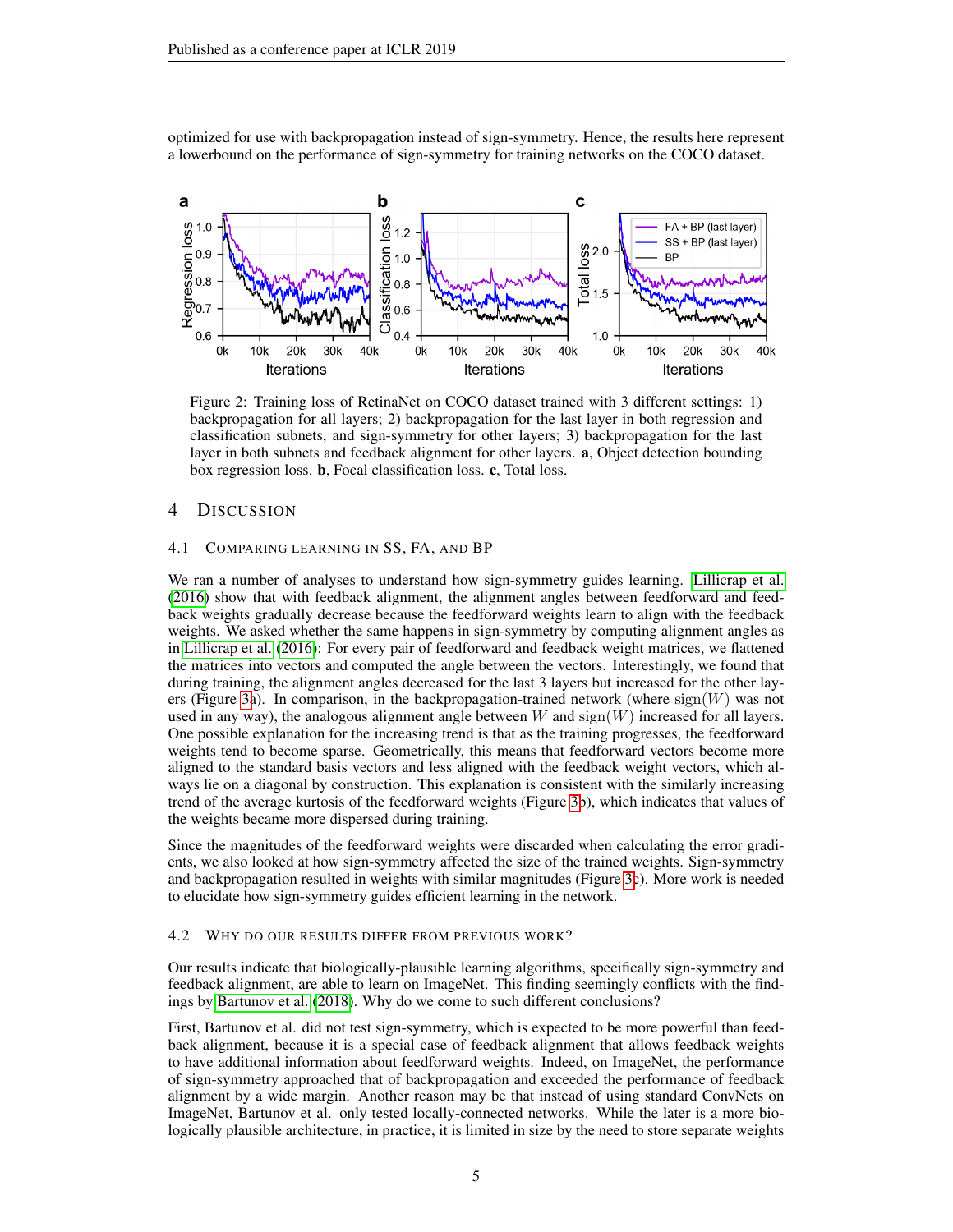<span id="page-5-0"></span>

Figure 3: a, During training with sign-symmetry, alignment angles between feedforward weights W and feedback weights  $sign(W)$  decreased in the last 3 layers but increased in early layers, whereas during training with backpropagation, the analogous alignment angles increased for all layers and were overall larger. b, Kurtosis of the feedforward weight matrices increased during training. c, The magnitudes of weights trained by sign-symmetry were similar to those trained by backpropagation. Line and shading, mean  $\pm$  std for epoch 50.

for each spatial location. This reduced model capacity creates a bottleneck that may affect the performance of feedback alignment (see [Lillicrap et al., 2016,](#page-8-1) Supplementary Note 9). Finally, the performance of feedback alignment also benefited from the use of backpropagation in the last layer in our conditions.

## 4.3 TOWARDS A MORE BIOLOGICALLY PLAUSIBLE LEARNING ALGORITHM

A major reason why backpropagation is considered implausible in the brain is that it requires exact symmetry of physically distinct feedforward and feedback pathways. Sign-symmetry and feedback alignment address this problem by relaxing this tight coupling of weights between separate pathways. Feedback alignment requires no relation at all between feedforward and feedback weights and simply depends on learning to align the two. Hence, it can be easily realized in the brain (for example, see [Lillicrap et al., 2016,](#page-8-1) Supplementary Figure 3). However, empirically, we and others have found its performance to be not ideal on relatively challenging problems.

Sign-symmetry, on the other hand, introduces a mild constraint that feedforward and feedback connections be "antiparallel": They need to have opposite directions but consistent signs. This can be achieved in the brain with two additional yet plausible conditions: First, the feedforward and feedback pathways must be specifically wired in this antiparallel way. This can be achieved by using chemical signals to guide specific targeting of axons, similar to how known mechanisms for specific wiring operate in the brain [\(McLaughlin & O'Leary, 2005;](#page-8-7) [Huberman et al., 2008\)](#page-7-10). One example scheme of how this can be achieved is shown in Figure [4.](#page-6-0) While the picture in Figure [4a](#page-6-0) is complex, most of the complexity comes from the fact that units in a ConvNet produce inconsistent outputs (i.e., both positive and negative). If the units are consistent (i.e., producing exclusively positive or negative outputs), the picture simplifies to Figure [4b](#page-6-0). Neurons in the brain are observed to be consistent, as stated by the so-called "Dale's Law" [\(Dale, 1935;](#page-7-11) [Strata & Harvey, 1999\)](#page-8-8). Hence, this constraint would have to be incorporated at some point in any biologically plausible network, and remains an important direction for future work. We want to remark that Figure 4 is meant to indicate the relative ease of wiring sign-symmetry in the brain (compared to, e.g., wiring a network capable of weight transport), not that the brain is known to be wired this way. Nevertheless, it represents a hypothesis that is falsifiable by experimental data, potentially in the near future.<sup>[4](#page-5-1)</sup>

Related, a second desideratum is that weights should not change sign during training. While our current setting for sign-symmetry removes weight magnitude transport, it still implicitly relies on "sign transport." However, in the brain, the sign of a connection weight depends on the type of the

<span id="page-5-1"></span><sup>&</sup>lt;sup>4</sup>A paper from last year examined connectivity patterns within tissue sizes of approx. 500 microns and axon lengths of approx. 250 microns [\(Schmidt et al., 2017\)](#page-8-9); recent progress (fueled by deep learning) can trace axons longer than 1 mm [\(Januszewski et al., 2018;](#page-7-12) [Jain & Januszewski, 2018\)](#page-7-13), although the imaging of large brain volumes is still limiting. In comparison, in mice, adjacent visual areas (corresponding to stages of visual processing) are 0.5–several mms apart [\(Marshel et al., 2011\)](#page-8-10), while in primates it is tens of millimeters. Thus, testing the reality of sign-symmetric wiring is not quite possible today but potentially soon to be.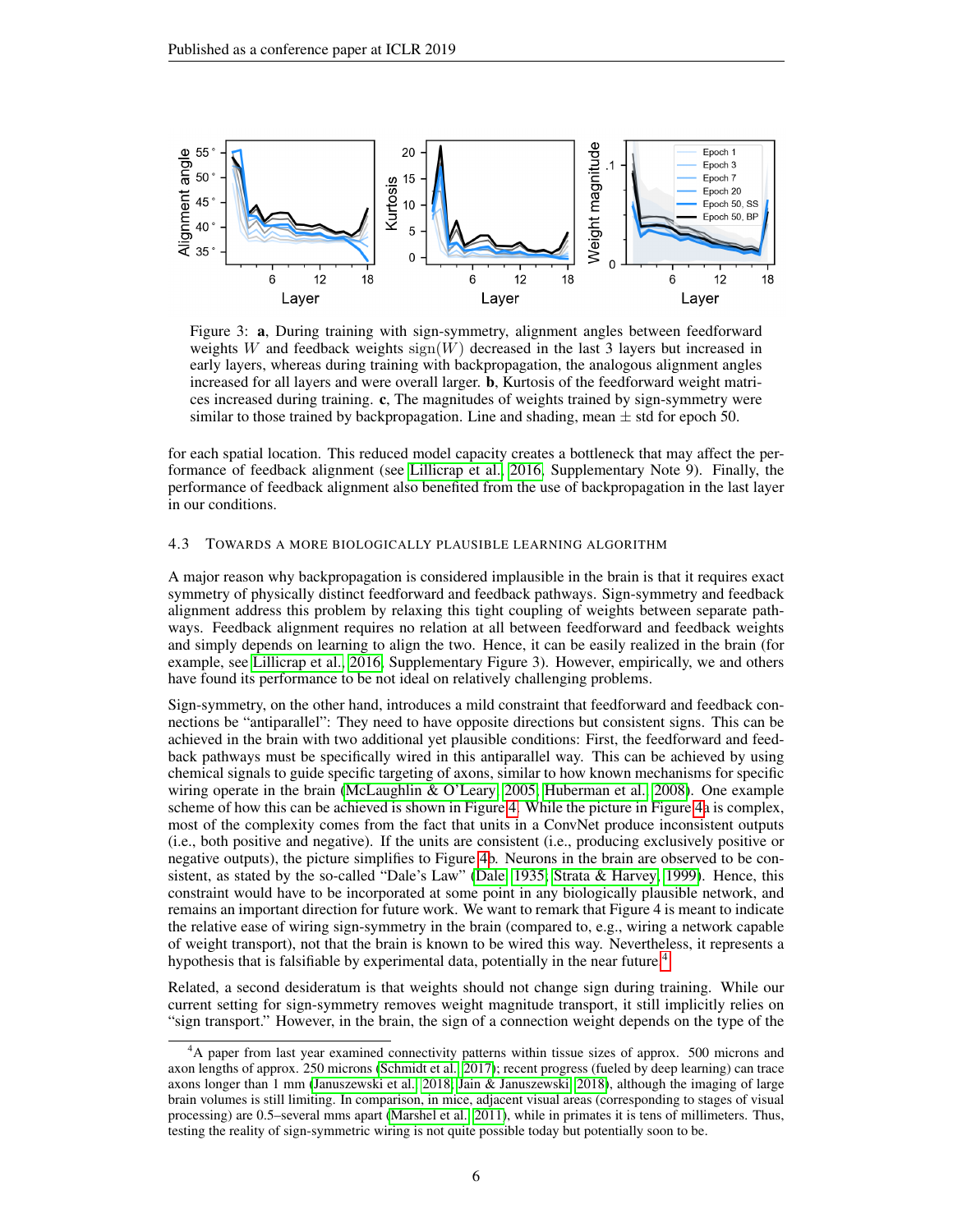presynaptic neuron—e.g., glutamatergic (excitatory) or GABAergic (inhibitory)—a quality that is intrinsic to and stable for each neuron given existing evidence. Hence, if sign-symmetry is satisfied initially—for example, through specific wiring as just described—it will be satisfied throughout learning, and "sign transport" will not be required. Thus, evaluating the capacity of sign-fixed networks to learn is another direction for future work.

<span id="page-6-0"></span>

Figure 4: The specific wiring required for sign-symmetric feedback can be achieved using axonal guidance by specific receptor-ligand recognition. Assume that an axon carrying ligand  $L_X$  will only synapse onto a downstream neuron carrying the corresponding receptor  $R_X$ . By expressing receptors and ligands in an appropriate pattern, an antiparallel wiring pattern can be established that supports sign-symmetric feedback. a, An example scheme. In this scheme, one inconsistent unit (i.e., a unit that produce both positive and negative outputs) in the network is implemented by three consistent biological neurons, so that each synapse is exclusively positive or negative.  $n_{input\ neurons}$  orthogonal ligand-receptor pairs is sufficient to implement all possible connection patterns. b, An example scheme for implementing a signsymmetric network with consistent units. Only 2 orthogonal ligand-receptor pairs are needed to implement all possible connectivities in this case. These schemes represent falsifiable hypotheses, although they do not exclude other possible implementations.

Another element of unclear biological reality, common to feedback alignment and sign-symmetry, is that the update of a synaptic connection (i.e., weight) between two feedforward neurons (A to B) depends on the activity in a third, feedback neuron C, whose activation represents the error of neuron B. One way it can be implemented biologically is for neuron C to connect to B with a constant and fixed weight. When C changes its value due to error feedback, it will directly induce a change of B's electric potential and thus of the postsynaptic potential of the synapse between A and B, which might lead to either Long-term Potentiation (LTP) or Long-term Depression (LTD) of synapse A-B.

Biological plausibility of ResNet has been previously discussed by [Liao & Poggio](#page-7-14) [\(2016\)](#page-7-14), claiming that ResNet corresponds to an unrolled recurrent network in the visual cortex. However, it is unclear yet how backpropagation through time can be implemented in the brain.

Other biological constraints include removing weight-sharing in convolutional layers as in [Bartunov](#page-7-1) [et al.](#page-7-1) [\(2018\)](#page-7-1), incorporating temporal dynamics as in [Lillicrap et al.](#page-8-1) [\(2016\)](#page-8-1), using realistic spiking neurons, addressing the sample inefficiency general to deep learning, etc. We believe that these are important yet independent issues to the problem of weight transport and that by removing the latter, we have taken a meaningful step toward biological plausibility. Nevertheless, many steps remain in the quest for a truly plausible, effective, and empirically-verified model of learning in the brain.

## 5 CONCLUSION

Recent work shows that biologically-plausible learning algorithms do not scale to challenging problems such as ImageNet. We evaluated sign-symmetry and re-evaluated feedback alignment on their effectiveness training ResNet and AlexNet on ImageNet and RetinaNet on MS COCO. We find that 1) sign-symmetry performed nearly as well as backpropagation on ImageNet, 2) slightly modified feedback alignment performed better than previously reported, and 3) both algorithms had reasonable performance on MS COCO with minimal hyperparameter tuning. Taken together, these results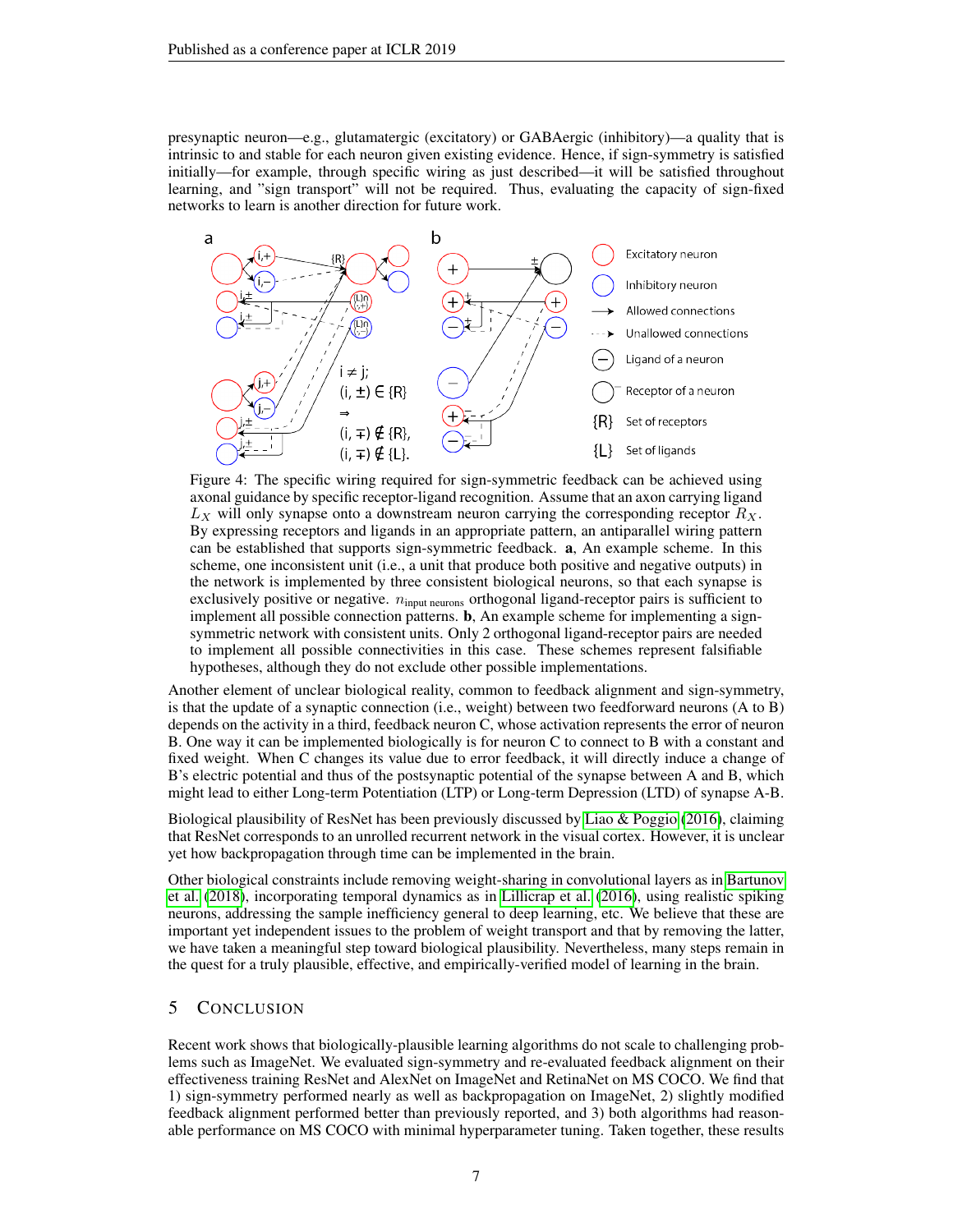indicate that biologically-plausible learning algorithms, in particular sign-symmetry, remain promising options for training artificial neural networks and modeling learning in the brain.

## **REFERENCES**

- <span id="page-7-1"></span>Sergey Bartunov, Adam Santoro, Blake A Richards, Geoffrey E Hinton, and Timothy Lillicrap. Assessing the scalability of biologically-motivated deep learning algorithms and architectures. *arXiv Preprint*, 2018. URL <https://arxiv.org/abs/1807.04587>.
- <span id="page-7-9"></span>Jeremy Bernstein, Yu-Xiang Wang, Kamyar Azizzadenesheli, and Anima Anandkumar. signSGD: compressed optimisation for non-convex problems. *CoRR*, 2018. URL [https://arxiv.](https://arxiv.org/abs/1802.04434) [org/abs/1802.04434](https://arxiv.org/abs/1802.04434).
- <span id="page-7-2"></span>Francis Crick. The recent excitement about neural networks. *Nature*, 337(6203):129–132, 1989. doi: 10.1038/337129a0.
- <span id="page-7-11"></span>Henry Dale. Pharmacology and Nerve-endings. (Walter Ernest Dixon Memorial Lecture): (Section of Therapeutics and Pharmacology). *Proc. R. Soc. Med.*, 28(3):319–332, Jan 1935.
- <span id="page-7-4"></span>Jia Deng, Wei Dong, Richard Socher, Li jia Li, Kai Li, and Li Fei-fei. Imagenet: A large-scale hierarchical image database. In *2009 IEEE Conference on Computer Vision and Pattern Recognition*, pp. 248–255. IEEE, June 2009. doi: 10.1109/CVPR.2009.5206848.
- <span id="page-7-0"></span>Stephen Grossberg. Competitive learning: From interactive activation to adaptive resonance. *Cognitive science*, 11(1):23–63, 1987. doi: 10.1111/j.1551-6708.1987.tb00862.x.
- <span id="page-7-5"></span>Kaiming He, Xiangyu Zhang, Shaoqing Ren, and Jian Sun. Deep residual learning for image recognition. In *2016 IEEE Conference on Computer Vision and Pattern Recognition*, pp. 770–778. IEEE, June 2016. doi: 10.1109/CVPR.2016.90.
- <span id="page-7-3"></span>Geoffrey E. Hinton. How to do backpropagation in a brain. *Invited talk at the NIPS'2007 Deep Learning Workshop*, 2007.
- <span id="page-7-10"></span>Andrew D. Huberman, Marla B. Feller, and Barbara Chapman. Mechanisms underlying development of visual maps and receptive fields. *Annu. Rev. Neurosci.*, 31(1):479–509, July 2008. doi: 10.1146/annurev.neuro.31.060407.125533.
- <span id="page-7-7"></span>Sergey Ioffe and Christian Szegedy. Batch normalization: Accelerating deep network training by reducing internal covariate shift. In *Proc. 32nd ICML - Volume 37*, ICML'15, pp. 448–456. JMLR.org, 2015. URL [http://dl.acm.org/citation.cfm?id=3045118.](http://dl.acm.org/citation.cfm?id=3045118.3045167) [3045167](http://dl.acm.org/citation.cfm?id=3045118.3045167).
- <span id="page-7-13"></span>Viren Jain and Michal Januszewski. Improving connectomics by an order of magnitude. [https:](https://ai.googleblog.com/2018/07/improving-connectomics-by-order-of.html) [//ai.googleblog.com/2018/07/improving-connectomics-by-order-of.](https://ai.googleblog.com/2018/07/improving-connectomics-by-order-of.html) [html](https://ai.googleblog.com/2018/07/improving-connectomics-by-order-of.html), July 2018. Accessed: 2018-11-21.
- <span id="page-7-12"></span>Michał Januszewski, Jorgen Kornfeld, Peter H Li, Art Pope, Tim Blakely, Larry Lindsey, Jeremy ¨ Maitin-Shepard, Mike Tyka, Winfried Denk, and Viren Jain. High-precision automated reconstruction of neurons with flood-filling networks. *Nature methods*, 15(8):605, July 2018. doi: 10.1038/s41592-018-0049-4.
- <span id="page-7-8"></span>Justin Johnson, Max Lapan, Peter G Ericson, Valentin, and Dmitry Ulyanov. CNN benchmarks. <https://github.com/jcjohnson/cnn-benchmarks#resnet-cvpr>, 2016. Accessed: 2018-11-24.
- <span id="page-7-6"></span>Alex Krizhevsky. One weird trick for parallelizing convolutional neural networks. *CoRR*, 2014. URL <http://arxiv.org/abs/1404.5997>.
- <span id="page-7-14"></span>Qianli Liao and Tomaso Poggio. Bridging the gaps between residual learning, recurrent neural networks and visual cortex. *arXiv preprint arXiv:1604.03640*, 2016.